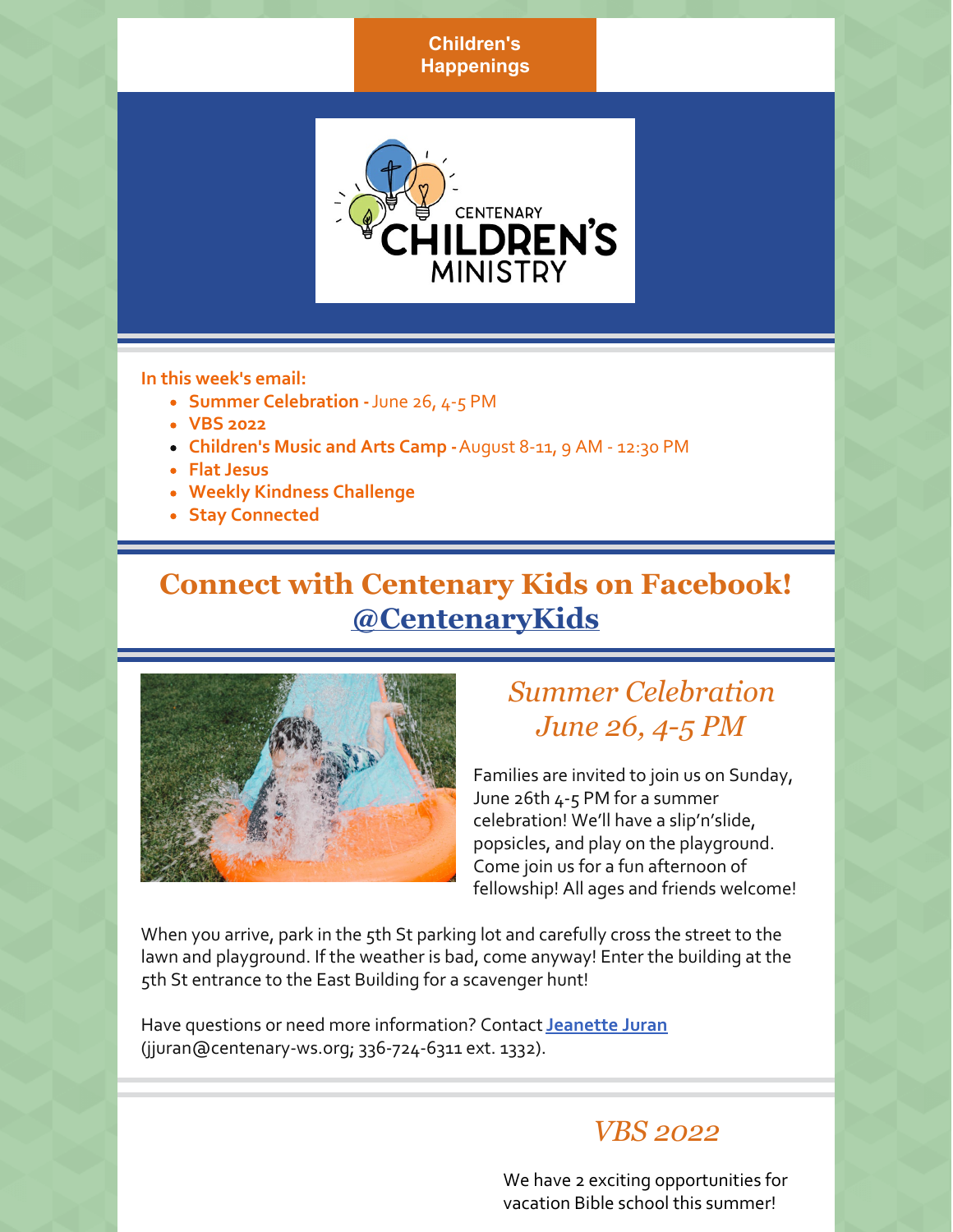

**Weeklong Morning VBS** @ Centenary UMC 646 W 5th St, Winston-Salem, NC 27101

**Who?** 4-year-olds through rising 6th graders *[Participants must be 4 years old by August 30, 2022 and potty trained.]*

**What?** 4 full mornings of VBS fun!

**When?** Monday - Thursday @ 9 AM - Noon; July 25-28

[Registration](https://r20.rs6.net/tn.jsp?f=0012SS9DVqrMUVW0Xyp85grQQP8eNlQFjwXGjQ5KcWP8jXA1258BORm-lpTcydJ2QUbAQQzMYcz4J9P9oqFP9ghBxMdHC68YRhmazK_IYiXF8UPlvbafkBqGq_Jy9NQDvpwpyhICAUnMWr_o8Mc_0OtpRrpcOT1JXvX&c=epkA8n2V8CpDPgwZIe189YHh-WEBsT0nyPy3rz9I7fYqELlk8ZXAVA==&ch=QNzJVyJP7oWtLBnx0lbPns12_G_pNLA0sncWHWj98NZzNhuyyCJxHg==) is now open on the **Engage page** of the Centenary UMC website and in the Realm app.

Registrations are now open. Spaces are limited for both options, so register early!

**Family Weekend VBS** @ Calvary Moravian 600 Holly Ave NW, Winston-Salem, NC 27101

**Who?** Families with preschool and elementary children *[Grown-ups will participate along with their children]*

**What?** A weekend full of VBS greatness together as a family! **[Check](https://r20.rs6.net/tn.jsp?f=0012SS9DVqrMUVW0Xyp85grQQP8eNlQFjwXGjQ5KcWP8jXA1258BORm-pnE_E5WR_5PLmZ2Kj__KltVTs4Wn2tTt-HCJQaE96EL2YHmzciBiQoyNk4hGkNrunwm6eXK_AWw5ybSECHcKEZU677ZCCK30Q==&c=epkA8n2V8CpDPgwZIe189YHh-WEBsT0nyPy3rz9I7fYqELlk8ZXAVA==&ch=QNzJVyJP7oWtLBnx0lbPns12_G_pNLA0sncWHWj98NZzNhuyyCJxHg==) out the video** for more details.

#### **Schedule:**

Friday, July 22@ 5:30-7:30 PM (optional dinner 5:30-6 PM) Saturday, July 23@ 9 AM - Noon Sunday, July 24 @ 11 AM - Noon

[Registration](https://r20.rs6.net/tn.jsp?f=0012SS9DVqrMUVW0Xyp85grQQP8eNlQFjwXGjQ5KcWP8jXA1258BORm-lpTcydJ2QUbAQQzMYcz4J9P9oqFP9ghBxMdHC68YRhmazK_IYiXF8UPlvbafkBqGq_Jy9NQDvpwpyhICAUnMWr_o8Mc_0OtpRrpcOT1JXvX&c=epkA8n2V8CpDPgwZIe189YHh-WEBsT0nyPy3rz9I7fYqELlk8ZXAVA==&ch=QNzJVyJP7oWtLBnx0lbPns12_G_pNLA0sncWHWj98NZzNhuyyCJxHg==) is now open on the **Engage page**.

## *Children's Music and Arts Camp August 8-11, 9 AM - 12:30 PM*



Infants through rising 6th graders are invited to a week of age-appropriate music and arts activities. Offerings

include singing, handbells, handchimes, creative movement, art, Kindermusik, talent sharing, and more! Snack is provided daily. The week ends with lunch and a sharing program on Thursday at 1 pm. Don't miss out on this opportunity to participate in our growing music program! [Registration](https://www.centenary-ws.org/engage) is open in the Realm app or on the **Engage page**.

Have questions or need more information? Contact**[Jonathan](mailto:jemmons@centenary-ws.org) Emmons** (jemmons@centenary-ws.org).

# *Flat Jesus*

Download Flat Jesus**[HERE](https://files.constantcontact.com/0673047e001/42c1c806-a140-4f27-8525-df861457b6d7.pdf?rdr=true)**, color him, and cut him out so you are ready to have some awesome adventures! Take me with you on your vacation, to the beach, the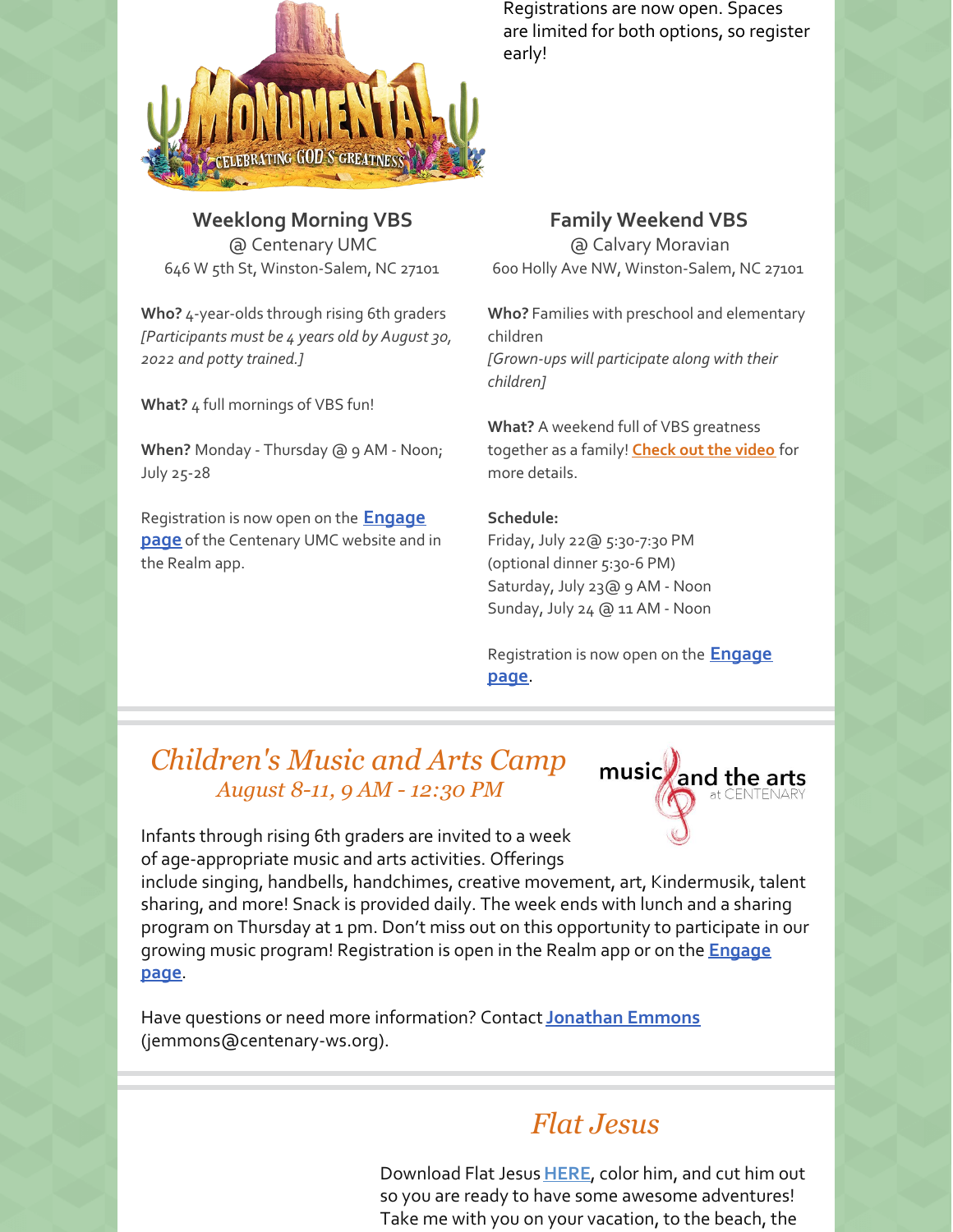

mall, or even the gas station. Snap a pic and include me too! Remember I am always with you.

**This week's Flat Jesus adventure:**Use Flat Jesus to act out or make a scene from your favorite Bible story.

Share your picture with us on**[Facebook](https://www.facebook.com/CentenaryKids)** or by email.

## *This Week's Kindness Challenge*

Show kindness by praying for others this week. You can prayer for names you see in the news or on signs.

Go to our **[Facebook](https://www.facebook.com/CentenaryKids) Page** and show us how you share kindness!



# *Stay Connected*

**Join us for live stream [worship](https://www.centenary-ws.org/live-stream)** Sunday mornings at 11 am. Following the live stream the service posts to our **[YouTube](https://www.youtube.com/user/CentenaryUMC1) channel** and is available on the **church [website](https://www.centenary-ws.org/worship-archives)** for later viewing. Do you listen to podcasts? You can listen to Sunday's sermon through our podcast - **[Heart,](https://podcasts.google.com/feed/aHR0cDovL2ZlZWRzLnNvdW5kY2xvdWQuY29tL3VzZXJzL3NvdW5kY2xvdWQ6dXNlcnM6NTczMDk2OTQ1L3NvdW5kcy5yc3M) Soul, & Mind**.

**Share with us on social media.** You can find Centenary UMC on**[Facebook](https://www.facebook.com/centenarymethodist/)** and **[Instagram](https://www.instagram.com/centenary_umc/)** and **[Centenary](https://www.facebook.com/CentenaryKids) Kids on Facebook**.

**Realm Connect -**In the Realm app, you can view upcoming church events and register for events. You can also communicate with groups and receive push notifications for new announcements. Need contact information for a church member? Look them up in the app. Download Realm Connect from the Apple Store or Google Play.

**Parent Cue App -**Every parent has 936 weeks of influence from the time their child is born until they graduate. Parent Cue helps you count the weeks and connects you with practical things to read, do or say to help you engage with the heart of your child this week. Plus get updates from Centenary Kids in the app. **[Download](https://theparentcue.org/app/) the app HERE**

> **Centenary UMC Children's Ministry** 646 W. Fifth Street, Winston Salem, NC 27101